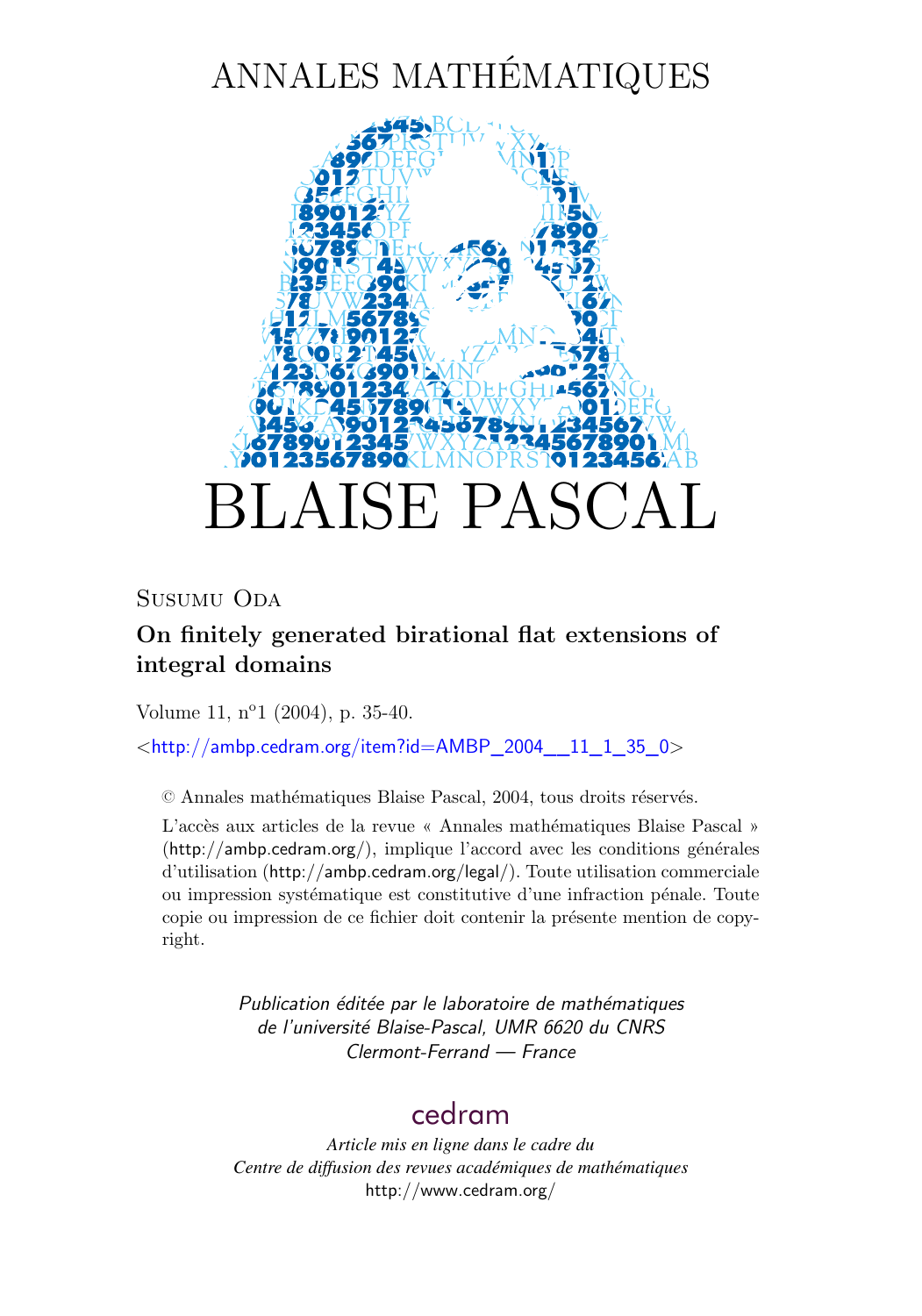# <span id="page-1-0"></span>**On finitely generated birational flat extensions of integral domains**

Susumu Oda

## **1 Introduction**

In this paper, all rings and their extensions are commutative with a unit element.

It is well-known that birational, integral, flat extensions of integral domains are trivial.

Our objective is to extend this fact to a result that birational, finitely generated, flat extensions of integral domains are open-immersions. In addition, we show that their complementary closed sets are of grade one if not empty.

We use the following notation unless otherwise specified:  $R$  is an integral domain with quotient field  $K$  and  $A$  is a birational extension of  $R$  in  $K$ .

### **2 Results**

**Lemma 2.1:** *Assume that* A *is flat over* R *and that the canonical morphism*  $Spec(A) \rightarrow Spec(R)$  *is surjective. Then*  $R = A$ *.* 

PROOF: Take  $a \in A$  with  $a = y/x$   $(x, y \in R)$ . A is faithfully flat over R by [\[3,](#page-6-0) (7.2)]. So it follows that  $y = ax \in xA \cap R = xR$  (cf. [3, (7.5)]). Hence  $a = y/x \in R$ . Therefore  $R = A$ .

 $\Box$ 

**Proposition 2.2:** *Let* A *be a birational extension of* R*. If* A *is integral and flat over*  $R$ *, then*  $A = R$ *.* 

**PROOF:** Since A is integral over R, the canonical map  $Spec(A) \rightarrow Spec(R)$ is surjective. Hence our conclusion follows from Lemma 2.1.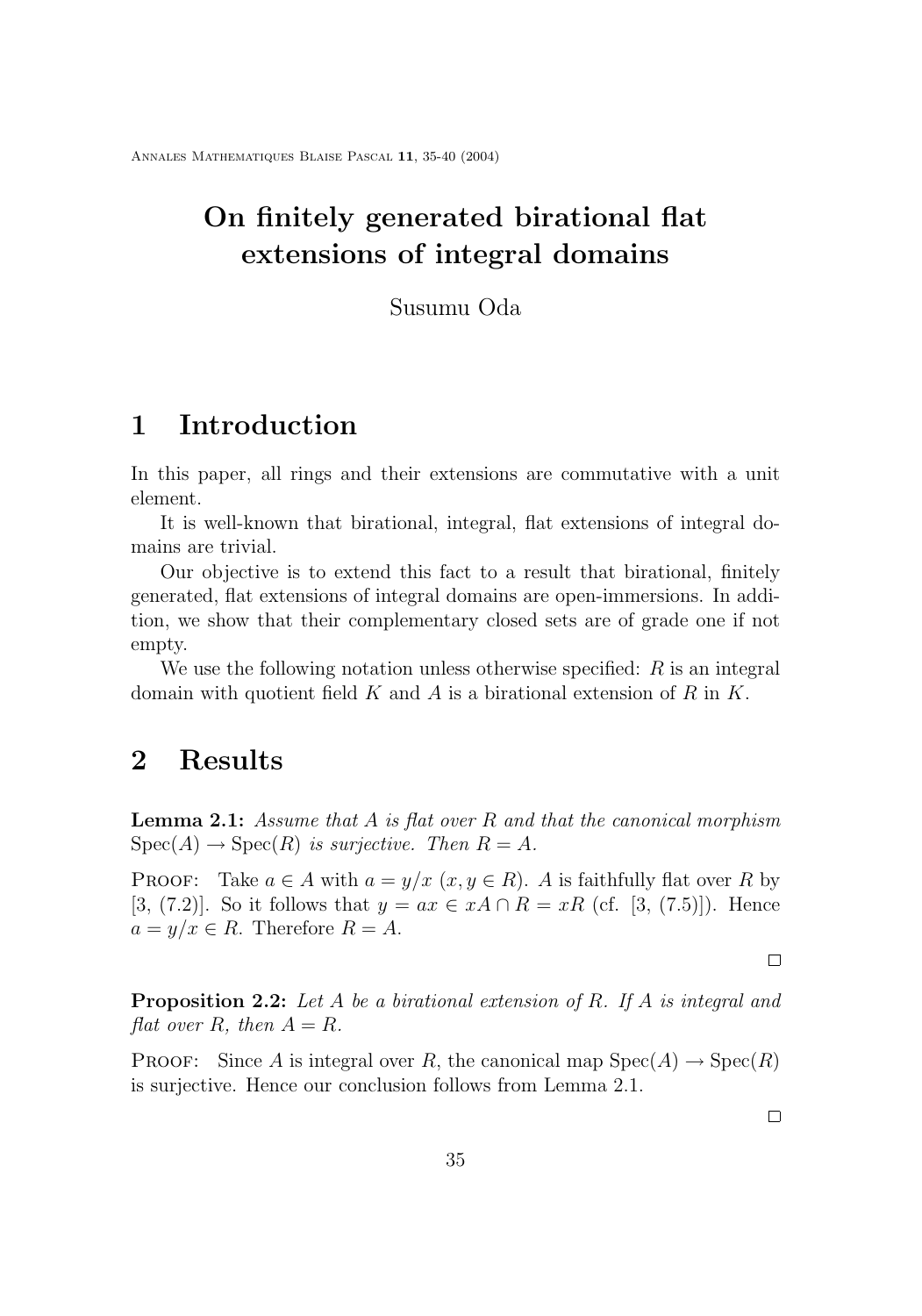#### S. ODA

<span id="page-2-0"></span>**Lemma 2.3:** *Assume that* A *is flat over* R. Then for any  $P \in \text{Spec}(A)$ ,  $A_P = R_{P \cap R}$ *. Moreover,*  $A_{P \cap R} = R_{P \cap R}$ *.* 

PROOF: Put  $p = P \cap R$ . Then  $R_p \to A_P$  is flat. As a flat extension of rings satisfies the Going-Down Theorem (cf. [\[2,](#page-6-0) (5.D)]),  $Spec(A_P) \rightarrow Spec(R_p)$  is surjective. Hence  $A_P = R_p$  by Lemma [2.1.](#page-1-0) The last statement follows from the factorization  $R_p \hookrightarrow A_p \hookrightarrow A_P$ .  $\Box$ 

**Theorem 2.4:** *Let* R *be an integral domain with quotient field* K *and let* A *be a birational extension of* R *in* K*. Put*

$$
I_R(A) := \{ a \in R \mid a \neq 0, A[1/a] = R[1/a] \} \cup \{ 0 \}.
$$

*Assume that* A *is finitely generated over* R*. Then*

- (i)  $I_R(A)$  *is a radical ideal of* R *and*  $I_R(A) \neq (0)$ *.*
- (ii) *For*  $p \in \text{Spec}(R)$ ,  $I_R(A) \nsubseteq p \iff A_p = R_p$ .

PROOF: Put  $A = R[\alpha_1, \ldots, \alpha_n]$  and let  $\alpha_i = a_i/b \ (a_i, b \in R, b \neq 0)$ .

(i) Since  $A[1/b] = R[1/b]$ , we have  $b \in I_R(A)$  and so  $I_R(A) \neq (0)$ . Let  $a, b \in I_R(A)$ . Since  $A[1/a] = R[1/a]$  and  $A[1/b] = R[1/b]$ , there exists an integer  $\ell >> 0$  such that  $a^{\ell} \alpha_i \in R$  and  $b^{\ell} \alpha_i \in R$  for every  $1 \leq i \leq n$ . Thus we have  $(a+b)^{2\ell} \alpha_i \in R$  and hence  $A[1/(a+b)] = R[1/(a+b)]$ , which shows that  $a + b \in I_R(A)$ . For any  $r(\neq 0) \in R$ , it is obvious that  $ra \in I_R(A)$ . Therefore,  $I_R(A)$  is a non-zero ideal of R. The ideal  $I_R(A)$  is a radical ideal by definition.

(ii) If there exists  $a \in I_R(A) \setminus p$  with  $p \in \text{Spec}(R)$ , then  $A_p = A[1/a]_p =$  $R[1/a]_p = R_p$ . Conversely, suppose that  $A_p = R_p$  for  $p \in \text{Spec}(R)$ . Put  $\alpha_i = c_i/t_i, \ c_i \in R, \ t_i \in R \setminus p$  and let  $t = t_1 \cdots t_n \in R \setminus p$ . Since  $\alpha_i \in R[1/t],$ we have  $A \subseteq R[1/t]$ , that is,  $A[1/t] = R[1/t]$  with  $t \notin p$ , which means that  $t \in I_R(A)$  but  $t \notin p$ . Thus  $I_R(A) \nsubseteq p$ .

**Theorem 2.5:** *Let* R *be an integral domain with quotient field* K *and let* A *be a birational extension of* R in K. If  $(0) \neq I_R(A) \neq R$ , then grade $(I_R(A)) = 1$ , *i.e.*  $I_R(A)$  *contains only a regular sequence of one element.* 

**PROOF:** Suppose that there exists a regular sequence  $\{x, y\}$  in  $I_R(A)$ . Take an element  $\alpha \in A \setminus R$  (such an element exists because  $I_R(A) \neq R$ ). Then for a large integer  $\ell \in \mathbb{N}$ , we have  $x^{\ell} \alpha = a \in R$  and  $y^{\ell} \alpha = b \in R$ . Then in K,  $x^{\ell}/y^{\ell} = a/b$ , that is,  $x^{\ell}b = y^{\ell}a$  in R. Since  $\{x^{\ell}, y^{\ell}\}\$ is also a regular sequence,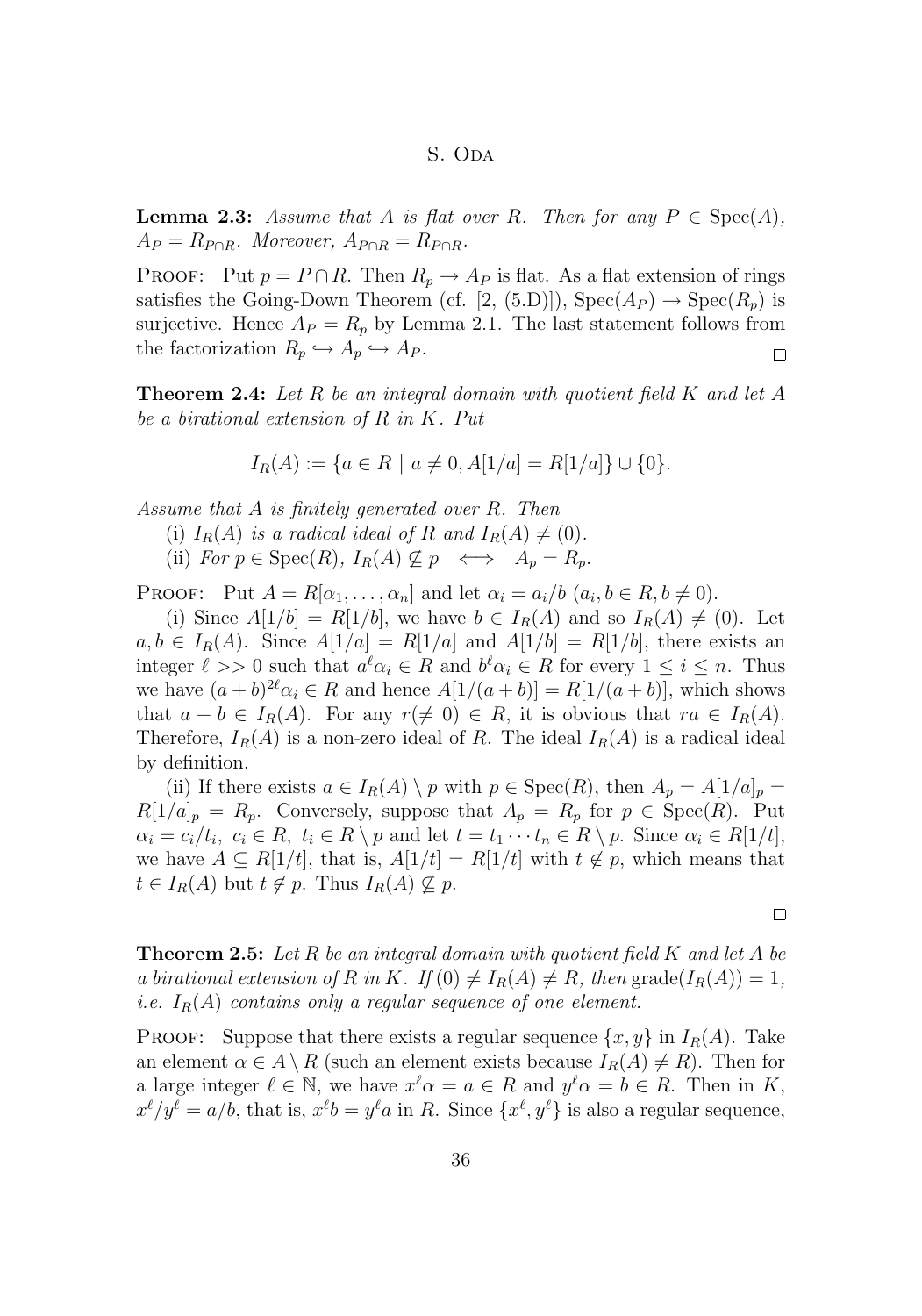<span id="page-3-0"></span>we have  $a = x^{\ell}c$  for some  $c \in R$ . So we have  $x^{\ell} \alpha = a = x^{\ell}c$ . Since R is an integral domain, we have  $\alpha = c \in R$ , which is a contradiction.

**Remark 2.6:** A is finitely generated over  $R \implies I_R(A) \neq (0)$ , as was seen above, but the reverse implication does not always hold. Let  $R = k[X, Y]$ be a polynomial ring over a field k and let  $A = k[Y, \{X/Y^{\ell}\}_{\ell \in \mathbb{N}}]$ . Then it is obvious that  $A$  is a birational, infinitely generated extension of  $R$ . But  $R[1/Y] = A[1/Y]$  and hence  $I_R(A) \ni Y$ .

**Theorem 2.7:** *Let* R *be an integral domain with quotient field* K *and let* A *be an extension of* R*. Assume that* A *is a birational, finitely generated extension of* R *in* K *and that* A *is flat over* R*. Then the canonical morphism*  $Spec(A) \rightarrow Spec(R)$  *is an open-immersion. Moreover*,  $Spec(A) \cong Spec(R) \setminus$  $V(I_R(A))$  *is canonically an isomorphism of schemes.* 

**PROOF:** We claim that  $I_R(A)A = A$ . In fact, suppose that there exists  $P \in \text{Spec}(A)$  such that  $I_R(A)A \subseteq P$ . Put  $p = P \cap R$  so that  $p \supseteq I_R(A)$ . Now  $A_P$  is faithfully flat over  $R_p$ . Thus  $A_P = A_p = R_p$  by Lemma [2.3.](#page-2-0) Hence  $I_R(A) \nsubseteq p$  by Theorem [2.4,](#page-2-0) a contradiction. Therefore, we have shown  $I_R(A)A = A$  and  $Spec(A) \rightarrow Spec(R) \setminus V(I_R(A))$  is defined. Next we will show that this map is surjective by using the fact that a flat birational extension of integral domains  $R \to A$  verifies the following property: if p is a prime ideal of R, then either  $pA = A$  or  $R_p \rightarrow A_p$  is an isomorphism. Suppose that there exists  $p \in \text{Spec}(R) \setminus V(I_R(A))$  such that  $pA = A$ . Then  $I_R(A) \nsubseteq p$  implies that there exists  $a \neq 0 \in I_R(A) \setminus p$ . So  $R[1/a] =$  $A[1/a]$ . Thus  $R_p = R[1/a]_p = A[1/a]_p = A_p$ , which is a contradiction. Thus  $Spec(A) \to Spec(R) \setminus V(I_R(A))$  is surjective. Now let  $P, P' \in Spec(A)$ with  $P \cap R = P' \cap R := p$ . Then  $A_P = R_p = A_{P'}$ , all of which are local rings. Hence  $P = P'$ . So  $Spec(A) \to Spec(R) \setminus V(I_R(A))$  is injective. Since for any  $P \in \text{Spec}(A), A_P = R_{P \cap R}, \text{Spec}(A) \to \text{Spec}(R) \setminus V(I_R(A))$  is a homeomorphism. Hence  $Spec(A) \to Spec(R)$  is an open-immersion.

**Corollary 2.8:** *Let* R *be an integral domain with quotient field* K *and let* A *be an extension of* R*. Assume that* A *is a birational, finitely generated extension of* R *in* K *and that* A *is flat over* R*. Let* **(P)** *be any local-global property* (*e.g. regular, normal,* ...). If R has  $(P)$ *, so does* A.

 $\Box$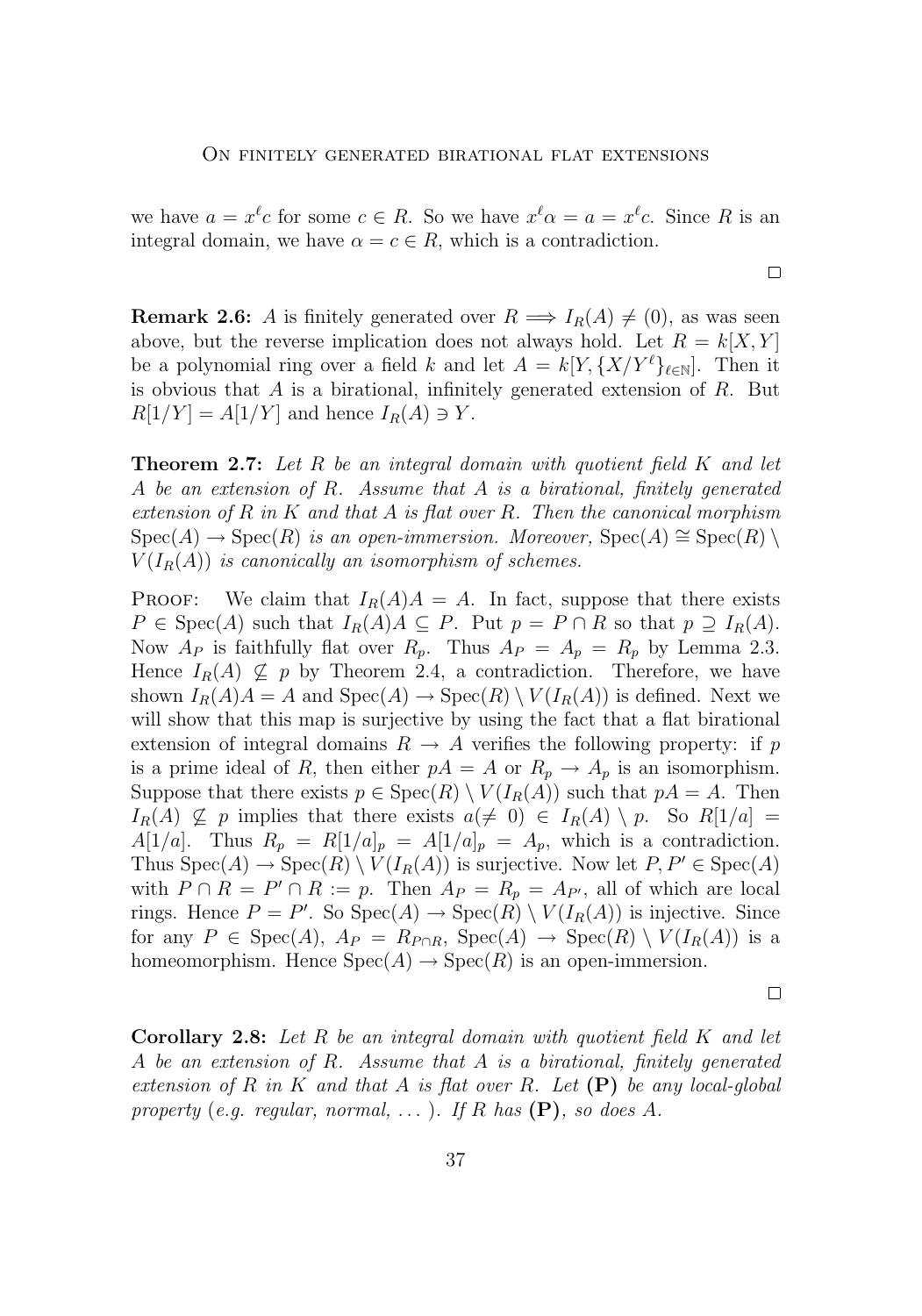#### S. ODA

PROOF: Since  $Spec(A) \to Spec(R)$  is an open-immersion by Theorem [2.7,](#page-3-0) our conclusion is obvious.

**Lemma 2.9:** *Let* R *be a UFD, and let* P *be a prime ideal of* R *with*  $\text{grade}(P) = 1$ *. Then*  $\text{ht}(P) = 1$ *.* 

PROOF: Suppose that  $\text{ht}(P) \geq 2$ . Then there exists a prime element  $x \in P$ . Since  $P \neq (x)$ , take  $y \in P \setminus (x)$ . Then  $\{x, y\}$  is a regular sequence in P, which means that  $\text{grade}(P) \geq 2$ , a contradiction. Hence  $\text{ht}(P) = 1$ .  $\Box$ 

**Proposition 2.10:** *Let* R *be a UFD, and let* I *be an ideal of* R *with*  $\text{grade}(I) = 1$ . Then  $\text{ht}(I) = 1$  and hence  $V(I) = V(a) \subseteq \text{Spec}(R)$  for *some*  $a \in R$ *.* 

PROOF: Let P be a minimal prime ideal containing I. Then  $\sqrt{I}R_P = PR_P$ . **PROOF:** Let P be a minimal prime ideal containing 1. Then  $\sqrt{IR_P} = PR_P$ .<br>Since grade(I) = 1 implies grade( $\sqrt{I}$ ) = 1, we have 1 = grade( $\sqrt{IR_P}$ ) =  $\text{grade}(PR_P)$ . Noting that  $R_P$  is a UFD,  $\text{ht}(PR_P) = 1$  by Lemma 2.9. Since grade( $PH_P$ ). Noting that  $H_P$  is a UFD,  $\pi(PH_P) = 1$  by Lemma 2.9. Since  $I \subseteq P$ ,  $\text{ht}(I) = 1$ . Since R is a UFD,  $\sqrt{I} = P_1 \cap \cdots \cap P_n$  for some  $\text{ht}(P_i) = 1$ . Indeed, if  $I$  is an ideal whose minimal prime ideals are finitely generated, then *I* has only finitely many minimal prime ideals [\[1,](#page-6-0) Theorem]. Put  $P_i = (a_i)$ with  $a_i \in I$ . Hence in  $Spec(R)$ ,  $V(I) = V(\sqrt{I}) = V(P_1 \cap \cdots \cap P_n) =$  $V(P_1 \cdots P_n) = V(a_1 \cdots a_n) = V(a)$ , where  $a = a_1 \cdots a_n$ .  $\Box$ 

**Theorem 2.11:** *Let* R *be an integral domain with quotient field* K *and let* A *be an extension of* R*. Assume that* A *is a birational, finitely generated extension of* R *in* K *and that* A *is flat over* R*. If* R *is a UFD (a unique factorization domain), then*  $A = R[1/a]$  *for some*  $a \in R$ *.* 

**PROOF:** We may assume that  $I_R(A) \neq R$ . Then  $\text{grade}(I_R(A)) = 1$  by Theorem [2.5.](#page-2-0) Since R is a UFD,  $V(I_R(A)) = V(a)$  for some  $a \in R$ . So by the last statement of Theorem [2.7,](#page-3-0) Spec(A)  $\cong$  Spec(R)  $\setminus V(a) = \text{Spec}(R[1/a])$ . Therefore,  $A = R[1/a]$ .

**Theorem 2.12:** *Let* R *be an integral domain with quotient field* K *and let* A *be an extension of* R*. Assume that* A *is a birational, finitely generated extension of* R *in* K *and that* A *is flat over* R*. If* R *is a UFD, then* A *is also a UFD.*

PROOF: If R is a UFD, then a localization  $R[1/a]$  with  $a \in R \setminus (0)$  is a UFD. So our conclusion follows from Theorem 2.11.  $\Box$ 

 $\Box$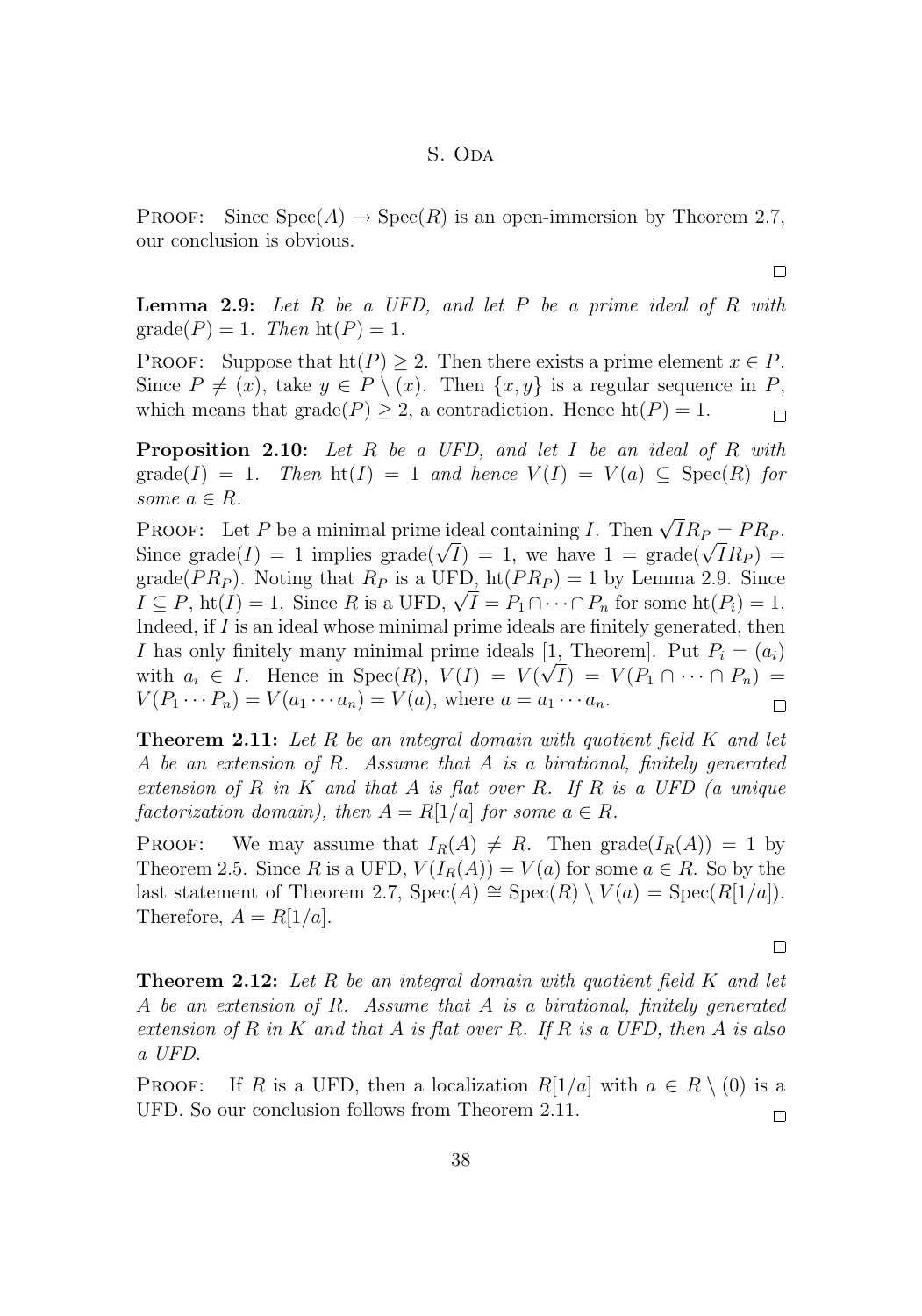#### On finitely generated birational flat extensions

#### **Added in Proof.**

Professor Gabriel Picavet informed the author of the following in a letter. We write it here with his permission:

" During the sixties, Pr. Samuel organized in Paris a seminar about epimorphisms of the category of commutative rings. Daniel Lazard was finishing his thesis about flatness whose reference is " Autour de la platitude, Bull. Soc. Math. France, (97), 1969, 81-128 ".

A classical example of flat epimorphism is a localization with respect to a multiplicative subset. Hence, if  $A$  is an integral domain with quotient field K, then  $A \to K$  is a flat epimorphism.

Now there is a fundamental result (Corollaire 3.2) in chapter IV of Lazard's paper: let  $A \to C \to B$  a composite of ring morphisms be such that  $A \to B$ is a flat epimorphism and  $C \to B$  is injective. Then  $C \to B$  is a flat epimorphism and if  $A \to C$  is flat, then  $A \to C$  is an epimorphism.

Hence, if  $R \to A$  is birational and flat,  $R \to A$  is a flat epimorphism.

Now faithfully flat epimorphisms are isomorphisms (Lazard, Lemme 1.2) and we find Lemma [2.1](#page-1-0) and Proposition [2.2.](#page-1-0) Moreover, if  $A \rightarrow B$  is a ring morphism, then  $A \to B$  is a flat epimorphism if and only if  $A_P \to B_Q$  is an isomorphism for each  $Q \in \text{Spec}(B)$  and  $P := f^{-1}(Q)$  and  $\text{Spec}(B) \to$  $Spec(A)$  is injective.

Thus the local-global principle (Corollary [2.8\)](#page-3-0) is an easy consequence.

If we read the E.G.A of Dieudonné and Grothendieck, we may see that an open immersion of affine schemes is nothing but a flat epimorphism of finite presentation (as an algebra). Moreover, by a paper of Michel Raynaud and Laurent Gruson," Critères de platitude et projectivité, Invent. Math. (13), 1971, 1-89 ", a flat ring morphism of finite type  $A \rightarrow B$  where A is an integral domain is of finite presentation.

Now, Chevalley's theorem states that a flat morphism of finite presentation  $A \rightarrow B$  is Zariski open (even if A and B are not noetherian).

It follows that we have a result more general than Theorem [2.7.](#page-3-0) More generally, if  $A \to B$  is a flat epimorphism,  $Spec(B) \to Spec(A)$  is a homeomorphism onto its image (Lazard, Corollaire 2.2). "

Thus the part of Theorem [2.7](#page-3-0) that  $Spec(A) \rightarrow Spec(R)$  is an openimmersion has been known. But we would like to emphasize that our proof is elementary and simpler because we do not use the notion of epimorphism.